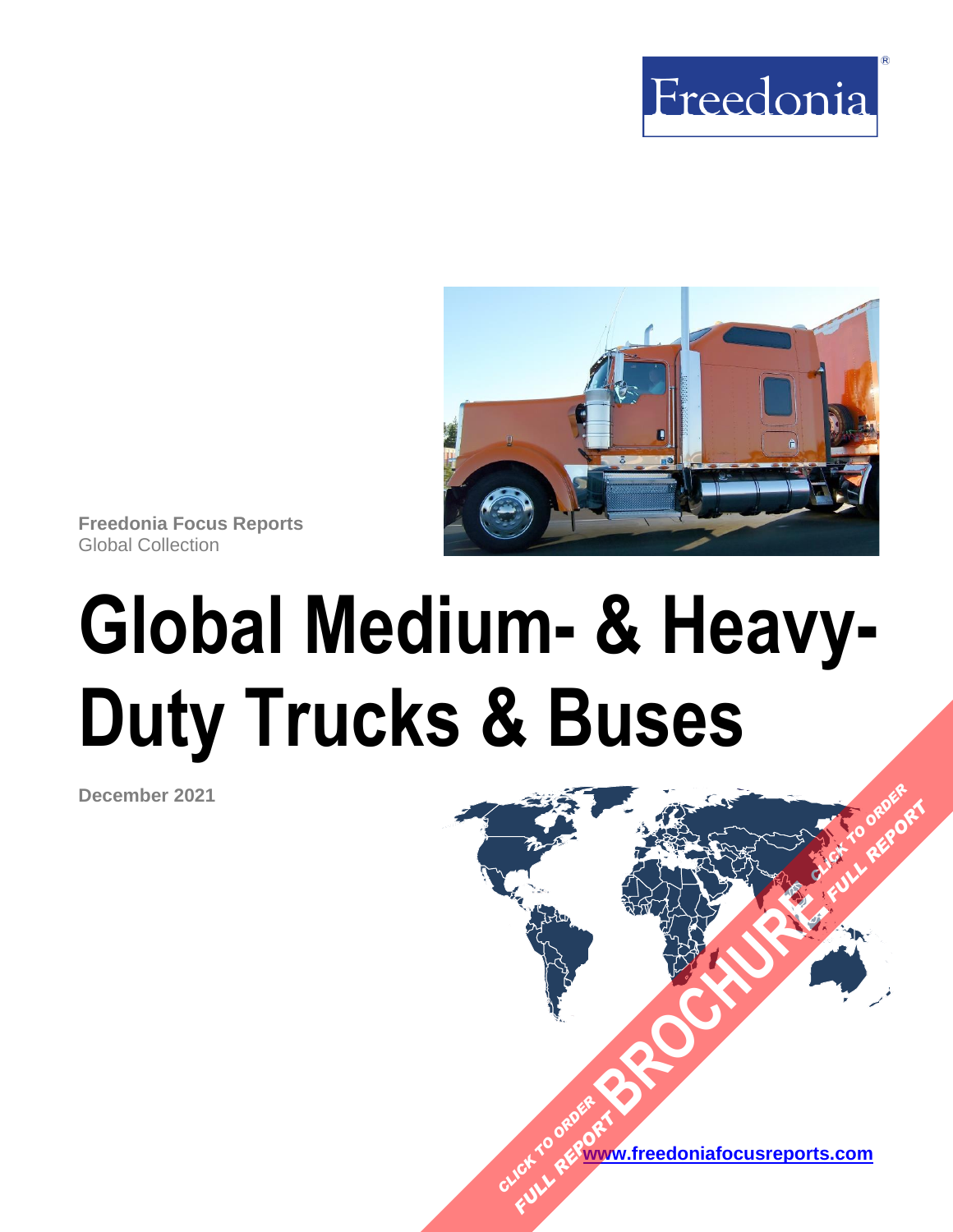# **Table of Contents**

|  | 1. Highlights                        | 3  |
|--|--------------------------------------|----|
|  | 2. Global Overview & Forecasts       | 5  |
|  | Sales by Region                      | 5  |
|  | Production by Region                 | 9  |
|  | Park by Region                       | 11 |
|  | 3. Regional Segmentation & Forecasts | 13 |
|  | North America                        | 13 |
|  | Western Europe                       | 16 |
|  | Asia/Pacific                         | 19 |
|  | <b>Other Regions</b>                 | 22 |
|  | <b>Central &amp; South America</b>   | 24 |
|  | Eastern Europe                       | 24 |
|  | Africa/Mideast                       | 25 |
|  | 4. Industry Structure                | 26 |
|  | <b>Industry Characteristics</b>      | 26 |
|  | <b>Market Share</b>                  | 28 |
|  | Dongfeng                             | 28 |
|  | Daimler                              | 28 |
|  | Navistar                             | 29 |
|  | 5. About This Report                 | 30 |
|  | Scope                                | 30 |
|  | <b>Sources</b>                       | 30 |
|  | <b>Industry Codes</b>                | 31 |
|  | Freedonia Methodology                | 31 |
|  | Resources                            | 33 |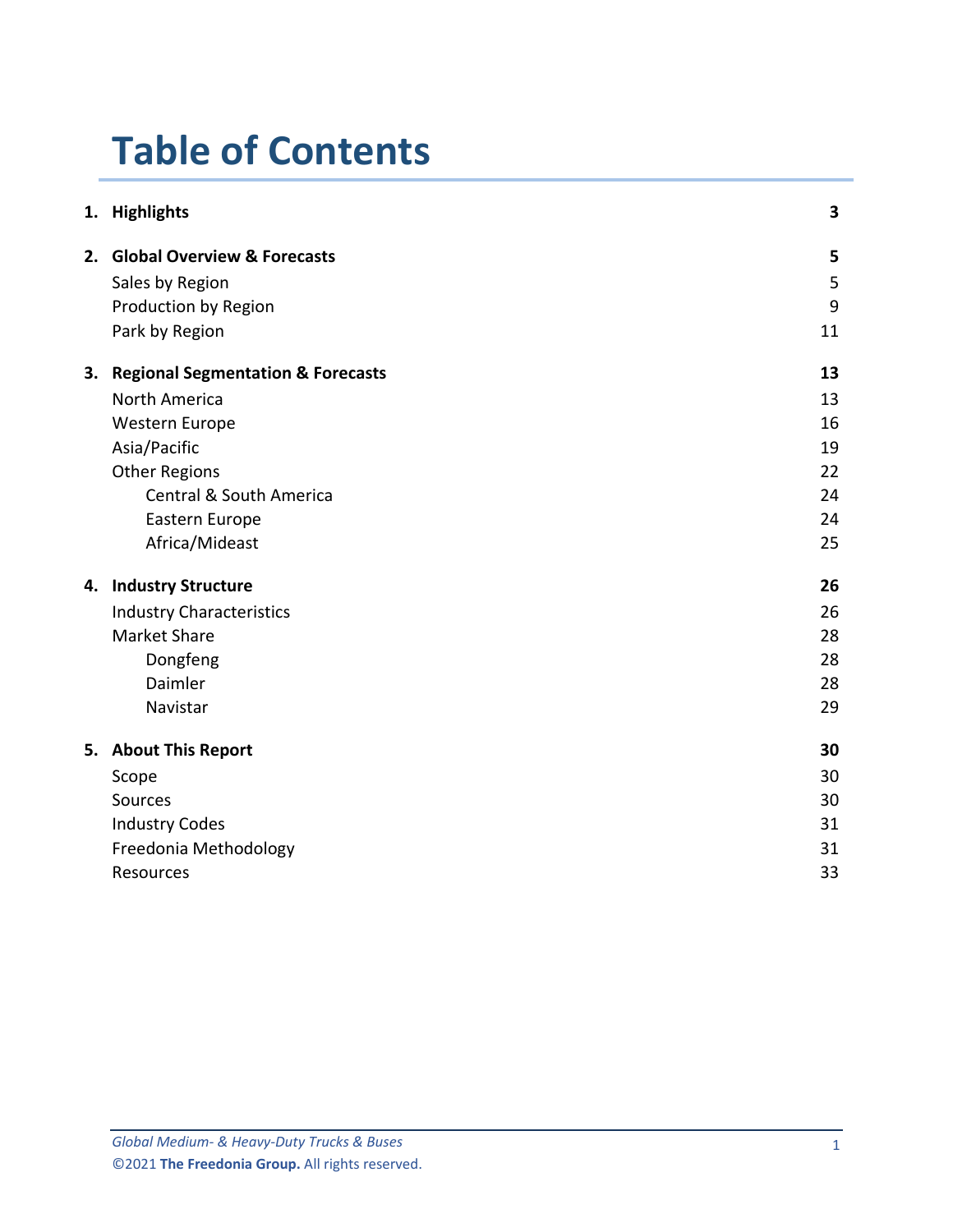# **List of Tables & Figures**

| Figure 1   Global MD/HD Truck & Bus Market Sales Outlook, 2020 - 2025                        | 3              |
|----------------------------------------------------------------------------------------------|----------------|
| Figure 2   Global MD/HD Truck & Bus Sales by Region, 2010 - 2025 (mil units)                 | 5              |
| Table 1   Global MD/HD Truck & Bus Sales by Region, 2010 - 2025 (000 units)                  | 5              |
| Figure 3   Global MD/HD Truck & Bus Sales by Region, 2010 - 2025 (%)                         | 6              |
| Table 2   US MD/HD Truck & Bus Types by Weight Class                                         | $\overline{7}$ |
| Figure 4   Global MD/HD Truck & Bus Production by Region, 2010 - 2025 (mil units)            | 9              |
| Table 3   Global MD/HD Truck & Bus Production by Region, 2010 - 2025 (000 units)             | 9              |
| Figure 5   Global MD/HD Truck & Bus Production by Region, 2010 - 2025 (%)                    | 10             |
| Figure 6   Global MD/HD Truck & Bus Park by Region, 2010 - 2025 (mil units)                  | 11             |
| Table 4   Global MD/HD Truck & Bus Park by Region, 2010 - 2025 (mil units)                   | 11             |
| Figure 7   Global MD/HD Truck & Bus Park by Region, 2010 - 2025 (%)                          | 12             |
| Figure 8   North America: MD/HD Truck & Bus Sales by Country, 2010 - 2025 (000 units)        | 13             |
| Figure 9   North America: MD/HD Truck & Bus Production by Country, 2010 - 2025 (000 units)   | 14             |
| Figure 10   North America: MD/HD Truck & Bus Park by Country, 2010 - 2025 (mil units)        | 14             |
| Table 5   North America: MD/HD Truck & Bus Sales, Production, & Park by Country, 2010 - 2025 | 15             |
| Figure 11   Western Europe: MD/HD Truck & Bus Sales by Country, 2010 - 2025 (000 units)      | 16             |
| Figure 12   Western Europe: MD/HD Truck & Bus Production by Country, 2010 - 2025             |                |
| (000 units)                                                                                  | 16             |
| Figure 13   Western Europe: MD/HD Truck & Bus Park by Country, 2010 - 2025 (mil units)       | 17             |
| Table 6   Western Europe: MD/HD Truck & Bus Sales, Production, & Park by Country,            |                |
| $2010 - 2025$                                                                                | 18             |
| Figure 14   Asia/Pacific: MD/HD Truck & Bus Sales by Country, 2010 - 2025 (000 units)        | 19             |
| Figure 15   Asia/Pacific: MD/HD Truck & Bus Production by Country, 2010 - 2025 (000 units)   | 19             |
| Figure 16   Asia/Pacific: MD/HD Truck & Bus Park by Country, 2010 - 2025 (mil units)         | 20             |
| Table 7   Asia/Pacific: MD/HD Truck & Bus Sales, Production, & Park by Country, 2010 - 2025  | 21             |
| Figure 17   Other Regions: MD/HD Truck & Bus Sales by Region, 2010 - 2025 (000 units)        | 22             |
| Figure 18   Other Regions: MD/HD Truck & Bus Production by Region, 2010 - 2025 (000 units)   | 22             |
| Figure 19   Other Regions: MD/HD Truck & Bus Park by Region, 2010 - 2025 (mil units)         | 23             |
| Table 8   Other Regions: MD/HD Truck & Bus Sales, Production, & Park by Region, 2010 - 2025  | 24             |
| Figure 20   Global MD/HD Truck & Bus Market Share by Company, 2019 & 2020 (%)                | 28             |
| Table 9   Leading Suppliers to the Global MD/HD Truck & Bus Market by Product                | 29             |
| Table 10   NAICS & SIC Codes Related to MD/HD Truck & Bus                                    | 31             |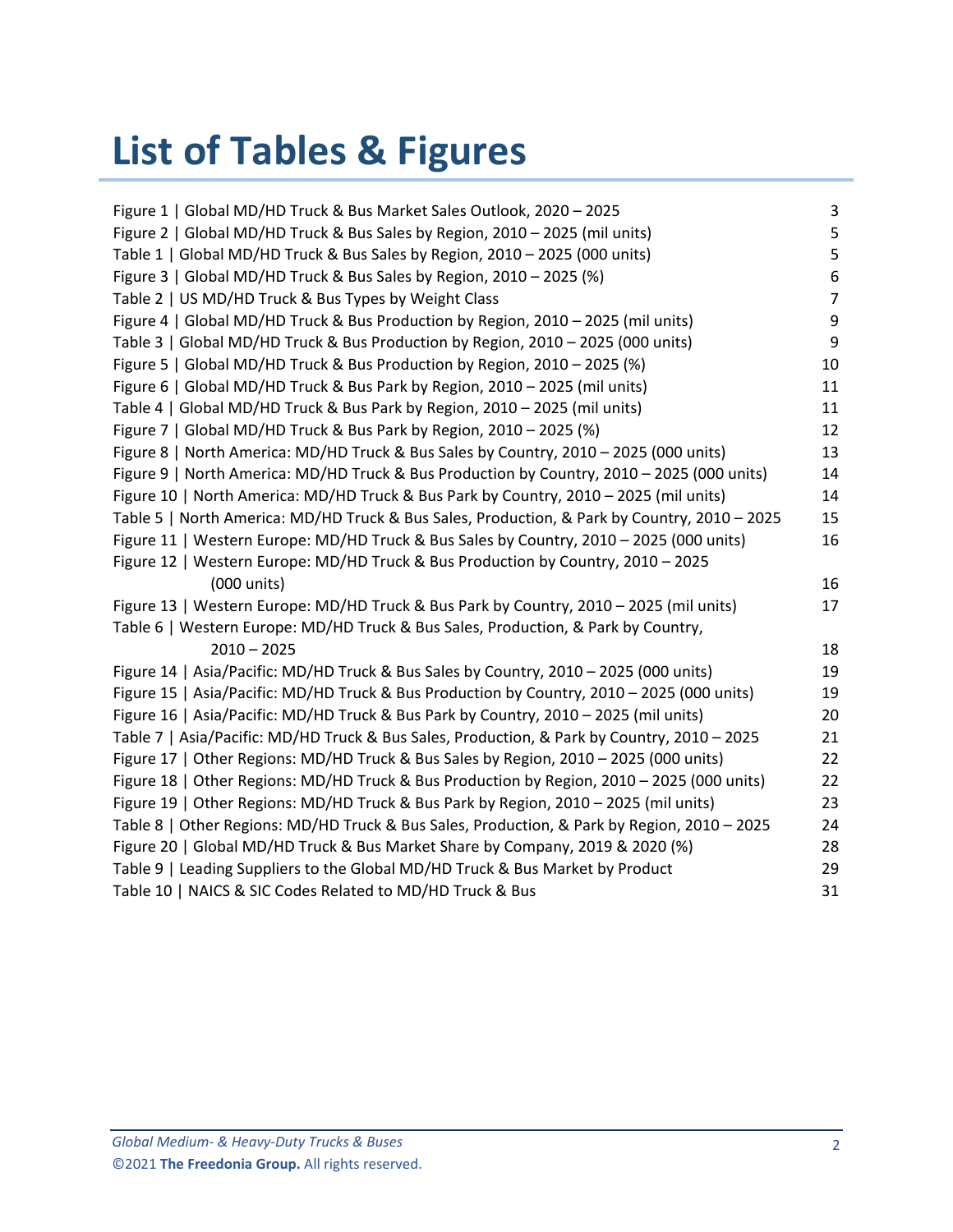# <span id="page-3-0"></span>**5. About This Report**

## <span id="page-3-1"></span>**Scope**

This report forecasts to 2021 and 2025 global sales, production, and park for medium- and heavy-duty (MD/HD) trucks and buses by major global region in units. Regions include:

- North America
- Western Europe
- Asia/Pacific
- other regions, spanning Central and South America, Eastern Europe, and Africa/Mideast

In addition, for the three main regions, sales, production, and park by major country are forecast to 2021 and 2025.

To illustrate historical trends, global sales, production, and park by major region are provided from 2010 to 2020. For the three main regions, sales, production, and park by major country are provided from 2010 to 2020.

MD/HD trucks and buses are defined as vehicles in weight classes 4 through 8. MD/HD trucks include special-purpose vehicles (e.g., fire trucks, tow trucks, and garbage trucks) but do not include off-road agricultural, construction, and mining equipment or recreational vehicles.

Other various topics, including profiles of pertinent leading companies, are covered in this report. A full outline of report items by page is available in the Table of Contents.

## <span id="page-3-2"></span>**Sources**

*Global Medium- & Heavy-Duty Trucks & Buses* (FW85014) represents the synthesis and analysis of data from various secondary, macroeconomic, and demographic sources, such as:

- firms participating in the industry, and their suppliers and customers
- government/public agencies
- intergovernmental and non-governmental organizations
- trade associations and their publications
- the business and trade press
- indicator forecasts by The Freedonia Group
- the findings of other reports and studies by The Freedonia Group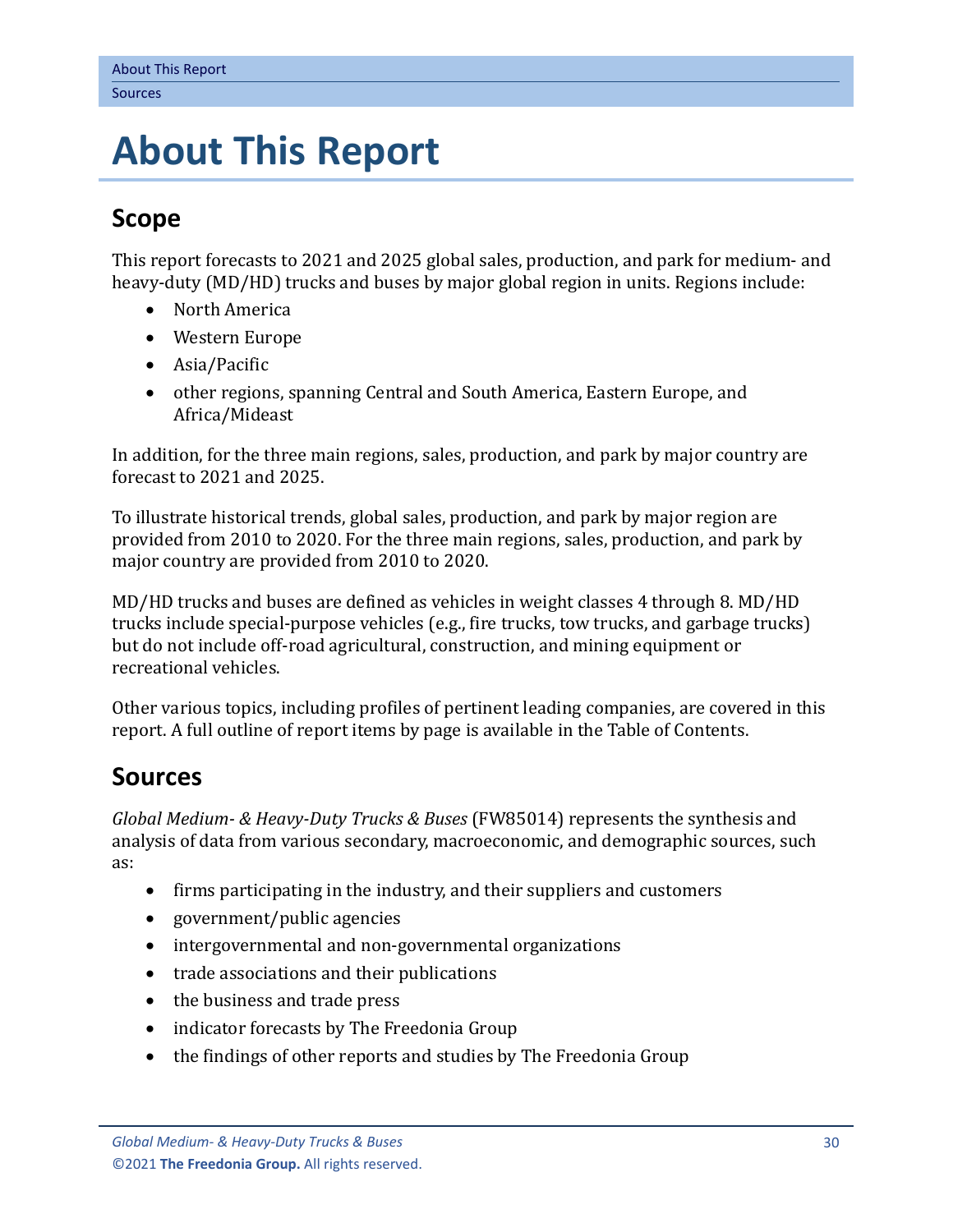| <b>About This Report</b>     |  |
|------------------------------|--|
| <b>Freedonia Methodology</b> |  |

Specific sources and additional resources are listed in the Resources section of this publication for reference and to facilitate further research.

# <span id="page-4-0"></span>**Industry Codes**

<span id="page-4-2"></span>

| Table 10   NAICS & SIC Codes Related to MD/HD Truck & Bus |                                       |                                           |                                         |  |  |  |  |  |
|-----------------------------------------------------------|---------------------------------------|-------------------------------------------|-----------------------------------------|--|--|--|--|--|
| NAICS/SCIAN 2017                                          |                                       | <b>SIC</b>                                |                                         |  |  |  |  |  |
| North American Industry Classification System             |                                       | <b>Standard Industrial Classification</b> |                                         |  |  |  |  |  |
| 336120                                                    | <b>Heavy Duty Truck Manufacturing</b> | 3711                                      | Motor Vehicles and Passenger Car Bodies |  |  |  |  |  |
| 336211                                                    | Motor Vehicle Body Manufacturing      | 3713                                      | <b>Truck and Bus Bodies</b>             |  |  |  |  |  |
| 336212                                                    | <b>Truck Trailer Manufacturing</b>    | 3715                                      | <b>Truck Trailers</b>                   |  |  |  |  |  |

Source: US Census Bureau

# <span id="page-4-1"></span>**Freedonia Methodology**

The Freedonia Group, a subsidiary of MarketResearch.com, has been in business for more than 30 years and in that time has developed a comprehensive approach to data analysis that takes into account the variety of industries covered and the evolving needs of our customers.

Every industry presents different challenges in market sizing and forecasting, and this requires flexibility in methodology and approach. Freedonia methodology integrates a variety of quantitative and qualitative techniques to present the best overall picture of a market's current position as well as its future outlook: When published data are available, we make sure they are correct and representative of reality. We understand that published data often have flaws either in scope or quality, and adjustments are made accordingly. Where no data are available, we use various methodologies to develop market sizing (both top-down and bottom-up) and then triangulate those results to come up with the most accurate data series possible. Regardless of approach, we also talk to industry participants to verify both historical perspective and future growth opportunities.

Methods used in the preparation of Freedonia market research include, but are not limited to, the following activities: comprehensive data mining and evaluation, primary research, consensus forecasting and analysis, ratio analysis using key indicators, regression analysis, end use growth indices and intensity factors, purchase power parity adjustments for global data, consumer and end user surveys, market share and corporate sales analysis, product lifespan analysis, product or market life cycle analysis, graphical data modeling, long-term historical trend analysis, bottom-up and top-down demand modeling, and comparative market size ranking.

Freedonia quantifies trends in various measures of growth and volatility. Growth (or decline) expressed as an average annual growth rate (AAGR) is the least squares growth rate, which takes into account all available datapoints over a period. The volatility of datapoints around a least squares growth trend over time is expressed via the coefficient of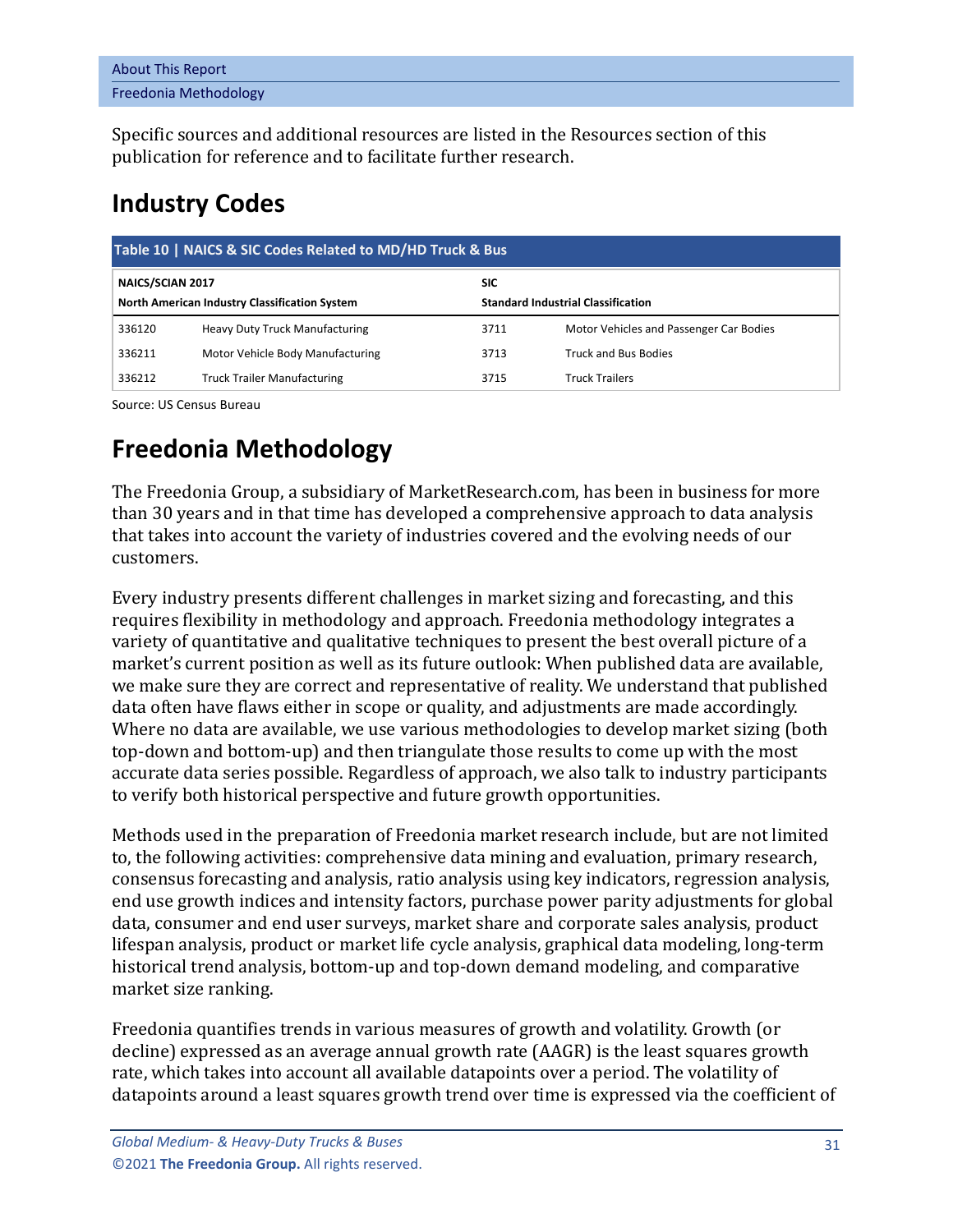| <b>About This Report</b> |  |  |  |  |
|--------------------------|--|--|--|--|
| Freedonia Methodology    |  |  |  |  |

determination, or  $r^2$ . The most stable data series relative to the trend carries an  $r^2$  value of 1.0; the most volatile – 0.0. Growth calculated as a compound annual growth rate (CAGR) employs, by definition, only the first and last datapoints over a period. The CAGR is used to describe forecast growth, defined as the expected trend beginning in the base year and ending in the forecast year. Readers are encouraged to consider historical volatility when assessing particular annual values along the forecast trend, including in the forecast year.

# **Copyright & Licensing**

The full report is protected by copyright laws of the United States of America and international treaties. The entire contents of the publication are copyrighted by The Freedonia Group.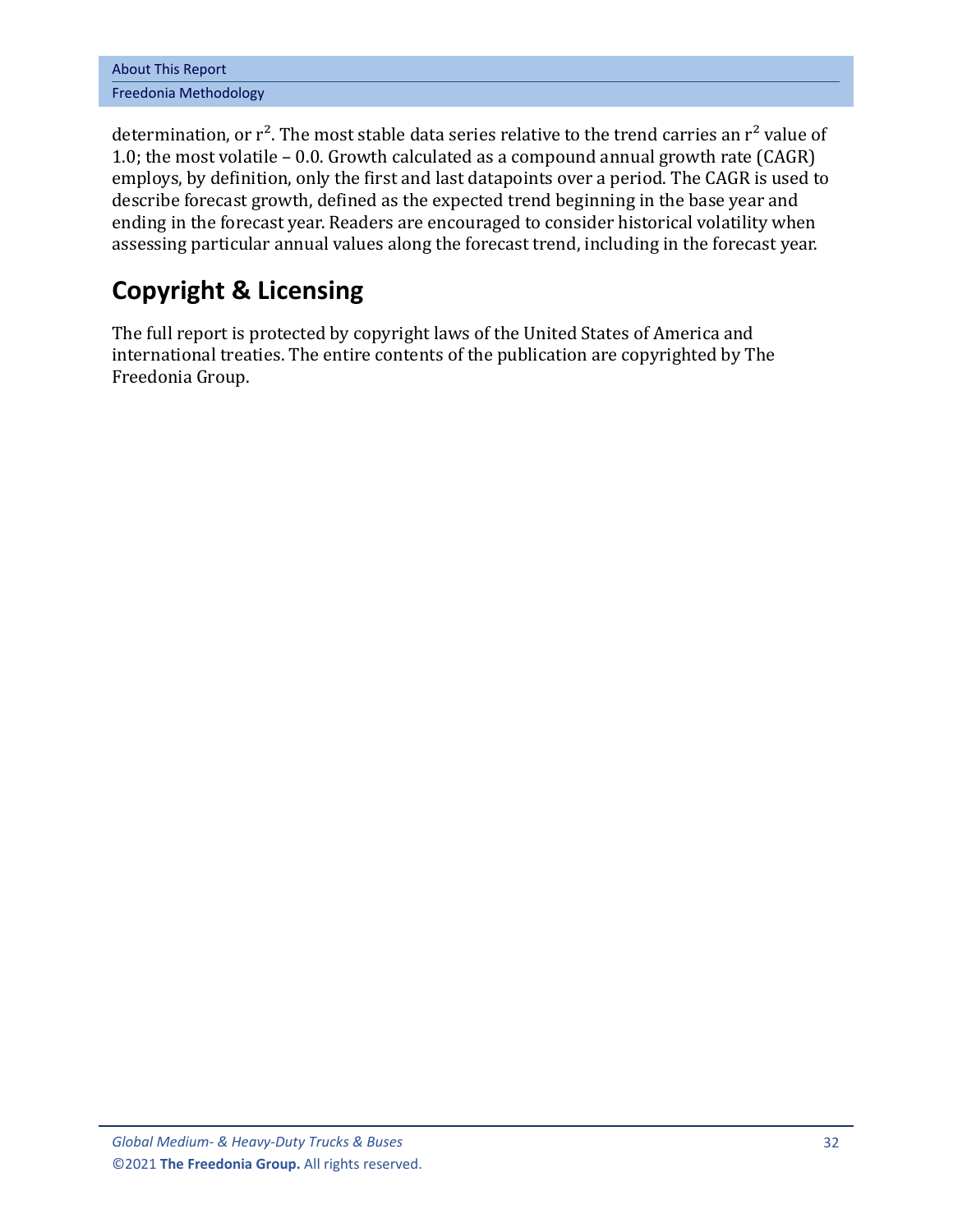## <span id="page-6-0"></span>**Resources**

#### **The Freedonia Group**

#### **[Freedonia Industry Studies](http://www.freedoniagroup.com/Home.aspx?ReferrerId=FL-Focus)**

*[COVID-19 Economic Impact Report: Global Electric Motors](http://www.freedoniagroup.com/DocumentDetails.aspx?ReferrerId=FL-FOCUS&studyid=IR60) [Global Automotive Coatings](http://www.freedoniagroup.com/DocumentDetails.aspx?ReferrerId=FL-FOCUS&studyid=4111) [Global E-Bikes](http://www.freedoniagroup.com/DocumentDetails.aspx?ReferrerId=FL-FOCUS&studyid=3867) [Global Electric](http://www.freedoniagroup.com/DocumentDetails.aspx?ReferrerId=FL-FOCUS&studyid=W1002) Motors [Global Motor Vehicle Outlook 2020](http://www.freedoniagroup.com/DocumentDetails.aspx?ReferrerId=FL-FOCUS&studyid=3838) [Global Motorcycles](http://www.freedoniagroup.com/DocumentDetails.aspx?ReferrerId=FL-FOCUS&studyid=3827) [Global Thermoplastic Elastomers: Motor Vehicle Market](http://www.freedoniagroup.com/DocumentDetails.aspx?ReferrerId=FL-FOCUS&studyid=3923)*

#### **[Freedonia Focus Reports](https://www.freedoniafocusreports.com/redirect.asp?progid=89534&url=/)**

*[Aluminum: United States](https://www.freedoniafocusreports.com/Aluminum-United-States-FF65010/?progid=89534) [Automotive Lubricants: United Kingdom](https://www.freedoniafocusreports.com/Automotive-Lubricants-United-Kingdom-FB35115/?progid=89534) [Automotive Lubricants: United States](https://www.freedoniafocusreports.com/Automotive-Lubricants-United-States-FF35115/?progid=89534) [Batteries: Canada](https://www.freedoniafocusreports.com/Batteries-Canada-FA45011/?progid=89534) [Car & Truck Rental: United States](https://www.freedoniafocusreports.com/Car-Truck-Rental-United-States-FF95086/?progid=89534) [Crude Petroleum: United States](https://www.freedoniafocusreports.com/Crude-Petroleum-United-States-FF45019/?progid=89534) [Freight Services: United States](https://www.freedoniafocusreports.com/Freight-Services-United-States-FF95064/?progid=89534) [Gaskets & Seals: United States](https://www.freedoniafocusreports.com/Gaskets-Seals-United-States-FF50012/?progid=89534) [Global Bearings](https://www.freedoniafocusreports.com/Global-Bearings-FW70019/?progid=89534) [Global Light Vehicles](https://www.freedoniafocusreports.com/Global-Light-Vehicles-FW85015/?progid=89534) [Global Lubricants](https://www.freedoniafocusreports.com/Global-Lubricants-FW35022/?progid=89534) [Hybrid & Electric Light Vehicles: United States](https://www.freedoniafocusreports.com/Hybrid-Electric-Light-Vehicles-United-States-FF85044/?progid=89534) [Insulated Wire & Cable: United States](https://www.freedoniafocusreports.com/Insulated-Wire-Cable-United-States-FF75031/?progid=89534) [Manufacturing: United States](https://www.freedoniafocusreports.com/Manufacturing-United-States-FF70032/?progid=89534) [Metal Stampings: United States](https://www.freedoniafocusreports.com/Metal-Stampings-United-States-FF70014/?progid=89534) [Motor Vehicle Biofuels: United States](https://www.freedoniafocusreports.com/Motor-Vehicle-Biofuels-United-States-FF45035/?progid=89534) [Motor Vehicles: Canada](https://www.freedoniafocusreports.com/Motor-Vehicles-Canada-FA85029/?progid=89534) [Motor Vehicles: Europe](https://www.freedoniafocusreports.com/Motor-Vehicles-Europe-FE85029/?progid=89534) [Motor Vehicles: United States](https://www.freedoniafocusreports.com/Motor-Vehicles-United-States-FF85029/?progid=89534) [Public Transport: United States](https://www.freedoniafocusreports.com/Public-Transport-United-States-FF95059/?progid=89534)*

#### **[Freedonia Custom Research](http://www.freedoniagroup.com/CustomResearch.aspx?ReferrerId=FL-Focus)**

#### **Trade Publications**

*Autoblog Automotive Industries Automotive News Automotive News China*